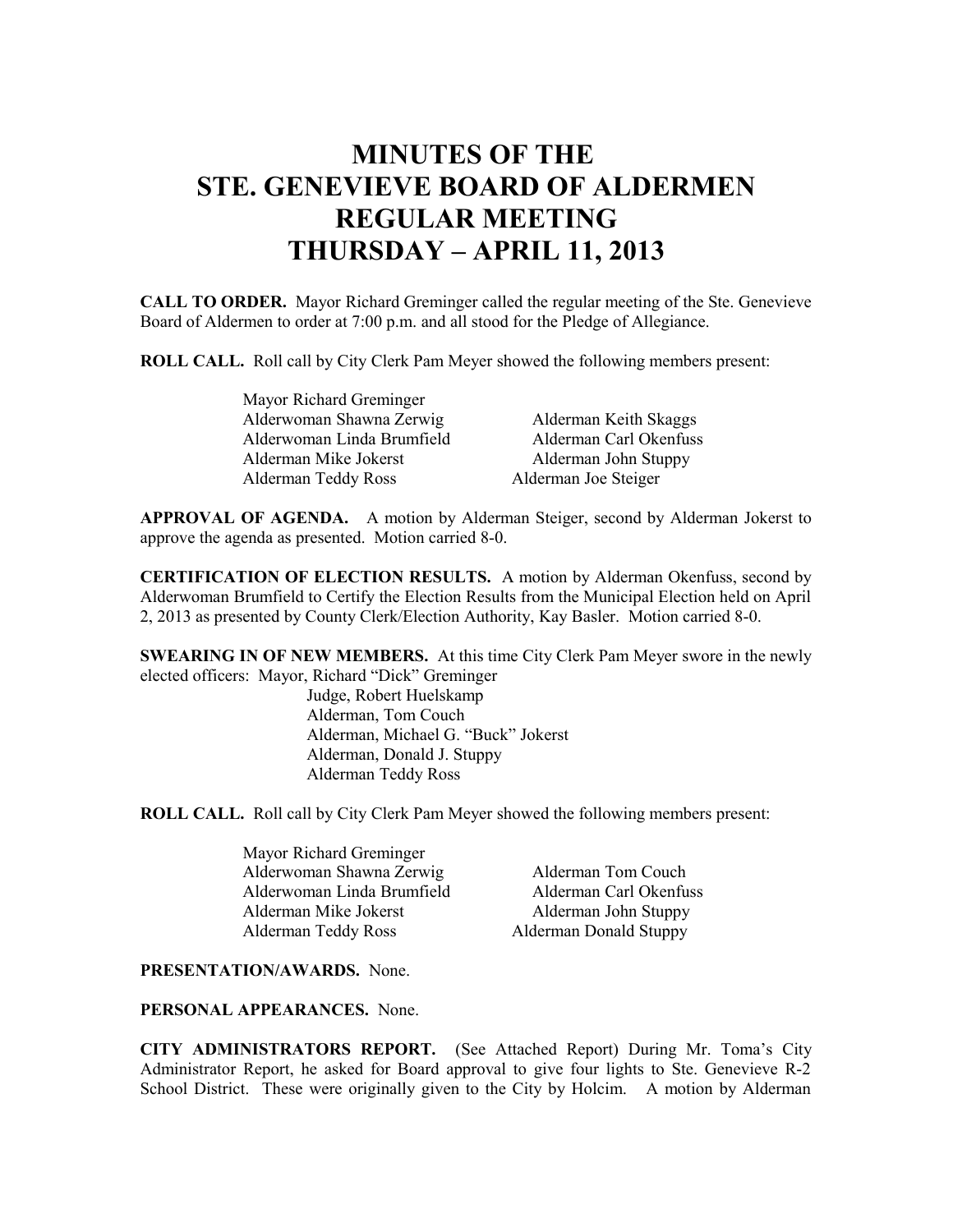Jokerst, second by Alderman Okenfuss to give the School District four lights. Motion carried 8- 0.

#### **STAFF REPORTS.** None.

## **COMMITTEE REPORTS.** None.

## **CONSENT AGENDA .**

**Minutes – Regular Meeting – March 28, 2013.** A motion by Alderwoman Zerwig, second by Alderman J. Stuppy to approve the Minutes of the Regular Meeting of the Ste. Genevieve Board of Aldermen. Motion carried 8-0.

**Election of President of the Board of Aldermen.** At this time Alderman Stuppy nominated Alderman Jokerst to be President of the Board and Alderwoman Brumfield nominated Alderman Okenfuss to be President of the Board. With no further nominations the Election was closed and the Alderman were asked to vote for either Alderman Jokerst or Alderman Okenfuss. City Clerk Pam Meyer, counted the votes and it was a four to four tie. The Board asked that Mayor Greminger break the tie and he voted to have Alderman Okenfuss serve as President of the Board of Aldermen.

**Appointment of the City Clerk.** A motion by Alderwoman Zerwig, second by Alderwoman Brumfield to re-appoint Pam Meyer as City Clerk. Motion carried 8-0.

**Appointment of the Chief of Police.** At this time upon recommendation from Mayor Greminger, a motion by Alderman John Stuppy, second by Alderman Donald Stuppy to reappoint Eric Bennett as Chief of Police. Motion carried 8-0.

**RESOLUTION 2013-17. A RESOLUTION AUTHORIZING THE 1990 GMC 3500 DUMP TRUCK, 8 FOOT WESTERN PLOW AND THE 2007 CHEVROLET TRAILBLAZER BE DECLARED SURPLUS PROPERTY.** A motion by Alderman Stuppy, second by Alderwoman Zerwig to remove the 2007 Chevrolet Trailblazer from Resolution 2013- 17. Motion failed with 3 – 5 with Alderman Donald Stuppy, Alderman John Stuppy and Alderwoman Zerwig casting the No votes.

**RESOLUTION 2013-18. A RESOLUTION OF THE CITY OF STE. GENEVIEVE, MISSOURI STATING INTENT FOR THE STE. GENEVIEVE POLICE DEPARTMENT TO APPLY FOR A 2013 MISSOURI STATEWIDE COMMUNICATIONS ASSISTANCE PROGRAM (MoSCAP) II GRANT IN THE AMOUNT OF \$130,500.00 FOR THE PURCHASE OF MOBILE RADIO'S.** A motion by Alderman Couch, second by Alderwoman Brumfield to amend the Resolution to \$133,000.00 instead of the \$130,500.00. Motion Carried 8-0. A motion by Alderwoman Zerwig, second by Alderman Donald Stuppy to approve Resolution 2013-18 as amended.Motion carried 8-0.

#### **OLD BUSINESS.**

**BILL NO. 3916. AN ORDINANCE PROVIDING FOR RELOCATION ASSISTANCE.** 2<sup>ND</sup> READING. A motion by Alderman Couch, second by Alderman Okenfuss, Bill No. 3916 was placed on its second and final reading, read by title only, considered and passed by a roll call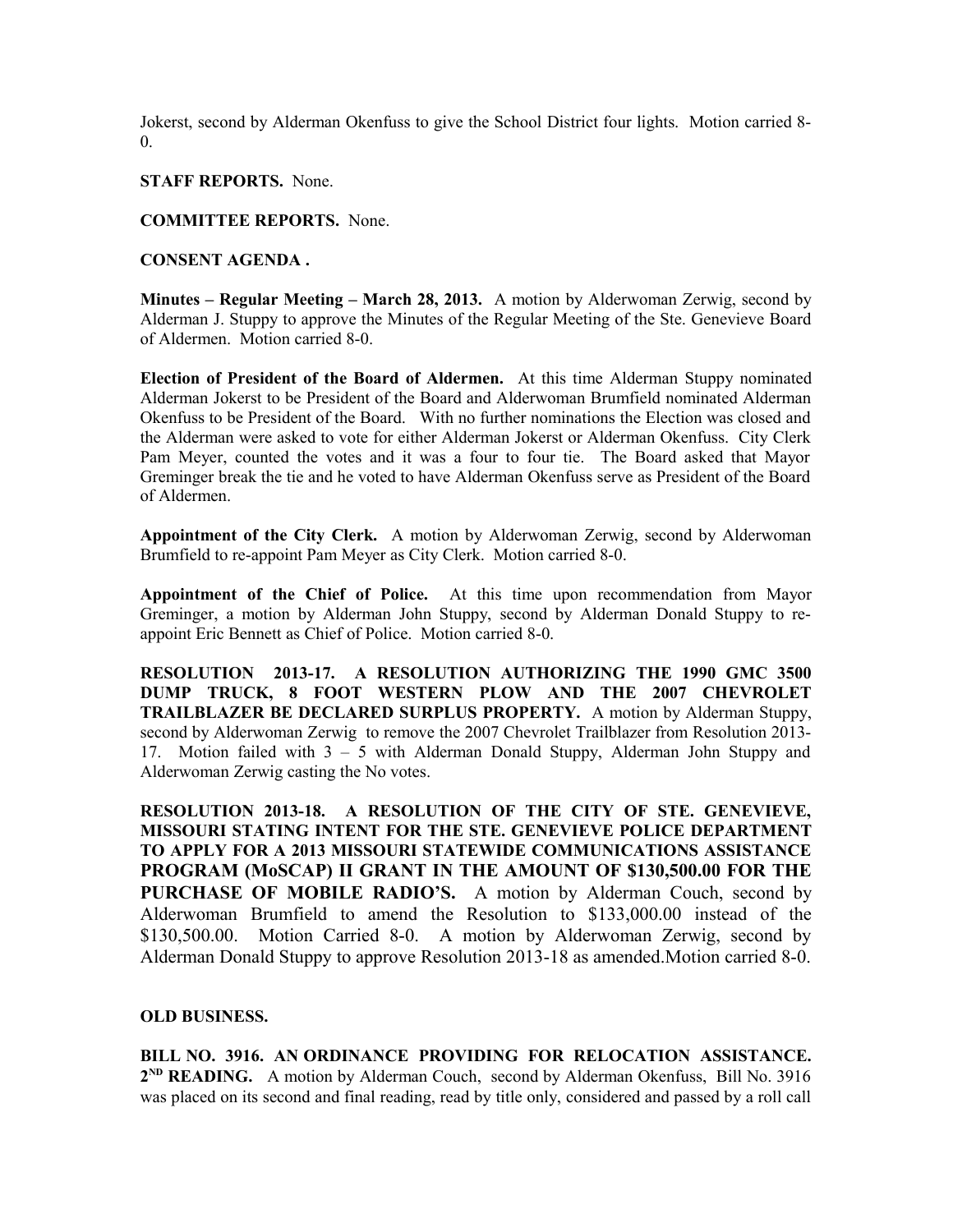vote as follows: Ayes: Alderwoman Zerwig, , Alderman Couch, Alderman John Stuppy, Alderman Jokerst, Alderman Okenfuss, Alderwoman Brumfield, Alderman Donald Stuppy and Alderman Ross. Nays: None Motion carried 8-0. Thereupon Bill No. 3916 was declared Ordinance No. 3854 signed by the Mayor and attested by the City Clerk.

**BILL NO. 3917. AN ORDINANCE DESIGNATING A PORTION OF THE CITY OF STE. GENEVIEVE, MISSOURI, AS A REDEVELOPMENT AREA; APPROVING THE REDEVELOPMENT PLAN FOR THE DOWNTOWN STE. GENEVIEVE TAX INCREMENT FINANCING DISTRICT, STE. GENEVIEVE AND THE 2013 REDEVELOPMENT PROJECT DESCRIBED THEREIN; MAKING FINDINGS RELATED THERETO; ADOPTING TAX INCREMENT FINANCING; AND AUTHORIZING CERTAIN ACTIONS BY CITY OFFICIALS. 2ND READING.** A motion by Alderman Okenfuss, second by Alderman Couch, Bill No. 3917 was placed on its second and final reading, read by title only, considered and passed by a roll call vote as follows: Ayes: Alderwoman Zerwig, , Alderman Couch, Alderman John Stuppy, Alderman Jokerst, Alderman Okenfuss, Alderwoman Brumfield, Alderman Donald Stuppy and Alderman Ross. Nays: None Motion carried 8-0. Thereupon Bill No. 3917 was declared Ordinance No. 3855 signed by the Mayor and attested by the City Clerk.

**BILL NO. 3918. AN ORDINANCE AUTHORIZING THE MAYOR TO ENTER INTO A LETTER OF INTENT BETWEEN THE CITY OF STE. GENEVIEVE AND ST. LOUIS COUNTY AND MUNICIPAL POLICE ACADEMY FOR CONTINUING EDUCATION TRAINING FOR CITY OF STE. GENEVIEVE POLICE OFFICERS FOR 2013. 2<sup>ND</sup> READING.** A motion by Alderman Okenfuss, second by Alderman Jokerst, Bill No. 3918 was placed on its second and final reading, read by title only, considered and passed by a roll call vote as follows: Ayes: Alderwoman Zerwig, , Alderman Couch, Alderman John Stuppy, Alderman Jokerst, Alderman Okenfuss, Alderwoman Brumfield, Alderman Donald Stuppy. And Alderman Ross. Nays: None Motion carried 8-0. Thereupon Bill No. 3918 was declared Ordinance No. 3856 signed by the Mayor and attested by the City Clerk.

#### **NEW BUSINESS.**

**BILL NO. 3919. AN ORDINANCE APPROVING A BUDGET AMENDMENT TO THE CITY OF STE. GENEVIEVE FISCAL YEAR 2013 BUDGET RELATING TO THE RURAL FIRE FUND #60. 1st READING.** A motion by Alderman Okenfuss, second by Alderwoman Brumfield, Bill No. 3919 was placed on its first reading, read by title only, considered and passed with an 8-0 vote of the Board of Aldermen.

**BILL NO. 3920. AN ORDINANCE APPROVING A BUDGET AMENDMENT TO THE CITY OF STE. GENEVIEVE FISCAL YEAR 2013 BUDGET RELATING TO THE GENERAL FUND #10, DEPT. #16 (POLICE). 1ST READING.** A motion by Alderwoman Zerwig, second by Alderman Ross, Bill No. 3920was placed on its first reading, read by title only, considered and passed with an 8-0 vote of the Board of Aldermen.

**BILL NO. 3921. AN ORDINANCE APPROVING A BUDGET AMENDMENT TO THE CITY OF STE. GENEVIEVE FISCAL YEAR 2013 BUDGET RELATING TO THE GENERAL FUND #10, DEPT. #16 (POLICE). 1ST READING.** A motion by Alderman Jokerst, second by Alderwoman Zerwig, Bill No. 3921 was placed on its first reading, read by